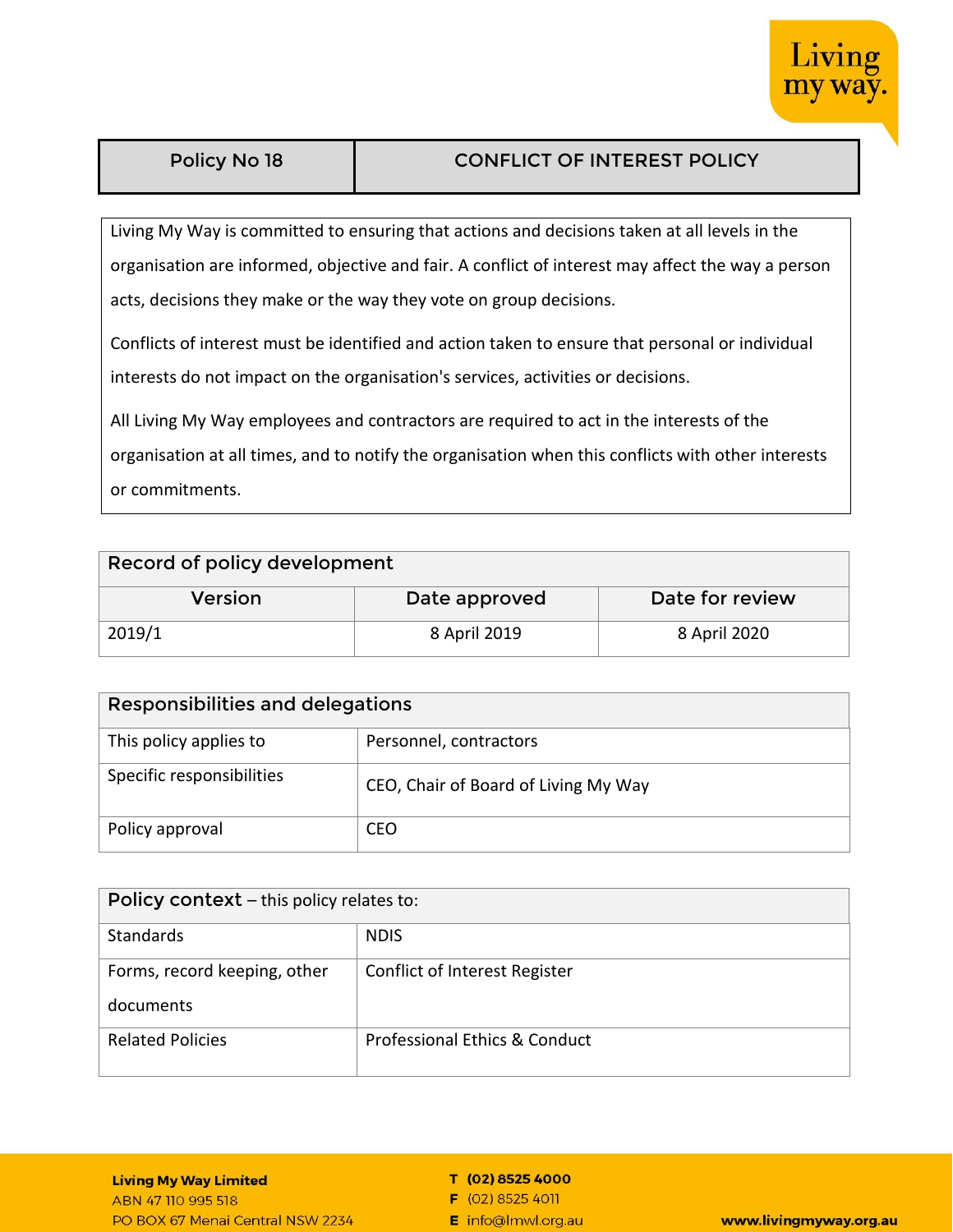

# **Conflicts of interest**

This policy requires that all employees and contractors:

- act impartially and without prejudice
- declare any potential or actual conflict of interest
- do not accept gifts or benefits in excess of \$50.00 that would influence a decision

This will include situations in which:

- close personal friends or family members are involved, such as decisions about employment, discipline or dismissal, service allocation or awarding of contracts
- an individual or their close friends or family members may make a financial gain or gain some other form of advantage
- an individual is involved with another organisation or offers services that are in a competitive relationship with our organisation and therefore may have access to commercially sensitive information, plans or financial information
- an individual is bound by prior agreements or allegiances to other individuals or agencies that require them to act in the interests of that person or agency or to take a particular position on an issue

### **Procedures**

# **Registration of known conflicts of interest**

A register of conflicts of interest will be kept and all Living My Way employees will be asked to declare:

- Potential or actual conflicts of interest that exist when a person joins the organisation
- Conflicts of interest that arise during their involvement with the organisation

#### **Living My Way Limited** ABN 47 110 995 518 PO BOX 67 Menai Central NSW 2234

T (02) 8525 4000

 $F(02)85254011$ E info@lmwl.org.au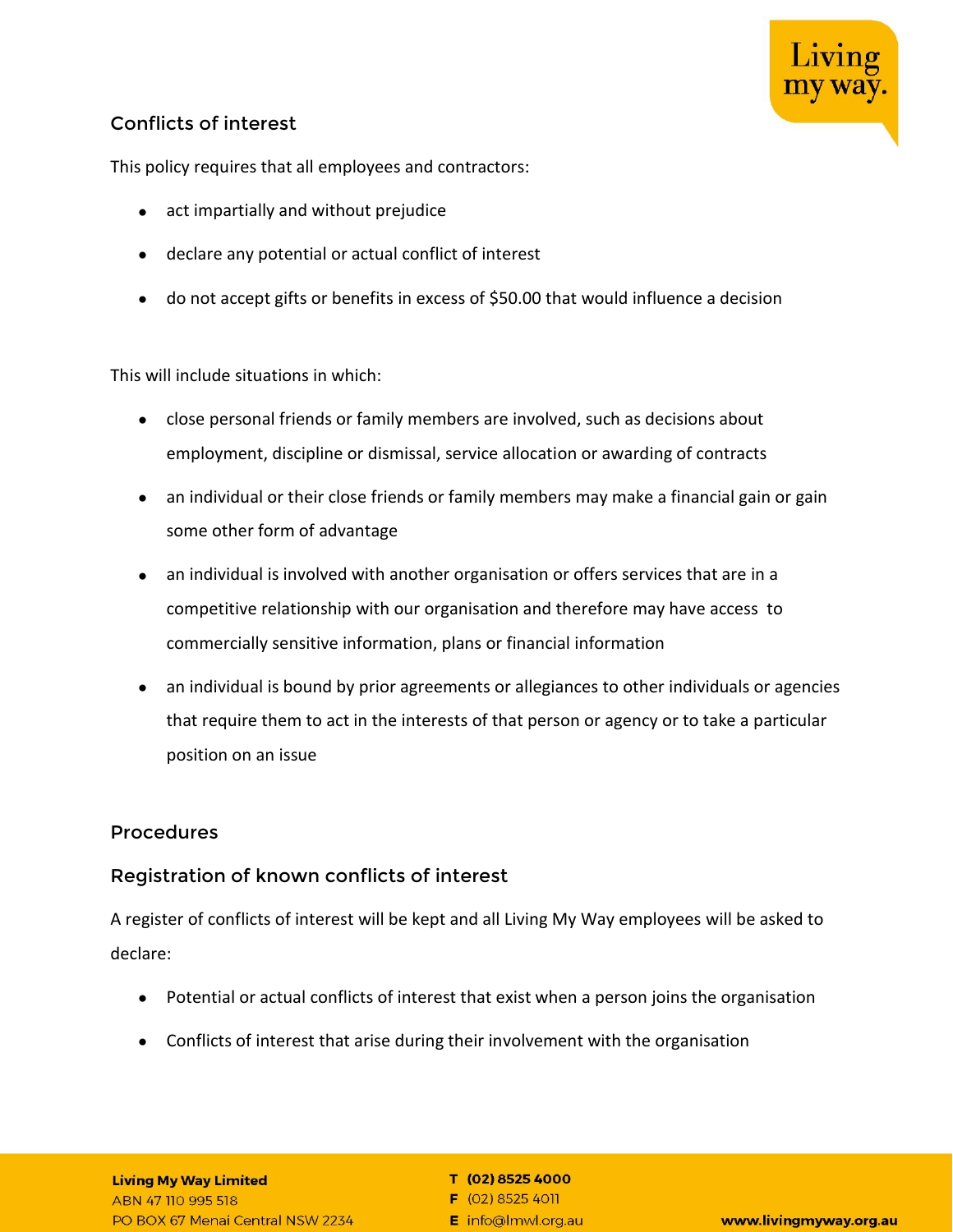

The register will maintained by the Conflict of Interest Officer. All potential and actual conflicts will be recorded in the register, showing:

- the name of individual
- their position or role in the organisation
- the nature of the interest they hold
- the date of record
- any incidents that arise where the interest comes into conflict with the interests of the organisation, the date of the incident and a summary of how it was managed

# **Identification and declaration of conflicts of interest**

In addition to an initial declaration of any potential conflicts of interest at the beginning of their involvement with the organisation, all employees and contractors are required to declare any potential or actual conflicts of interest they are aware of by:

- At the beginning of any meeting or decision making process informing those present when a conflict becomes apparent
- Outside of a meeting informing the CEO when a conflict becomes apparent

# **Management of conflicts of interest**

Where a conflict of interest is declared or identified:

- The conflict will be assessed by the staff member's immediate supervisor, or for the most senior staff person, the Chair of Living My Way
- Where the conflict concerns a group process, the assessment may be conducted by the group convenor or the staff team concerned
- If a conflict of interest exists or there is a perception that a conflict exists, the staff member may be asked to:

### **Living My Way Limited**

ABN 47 110 995 518 PO BOX 67 Menai Central NSW 2234

#### T (02) 8525 4000

 $F(02)85254011$ E info@lmwl.org.au

www.livingmyway.org.au